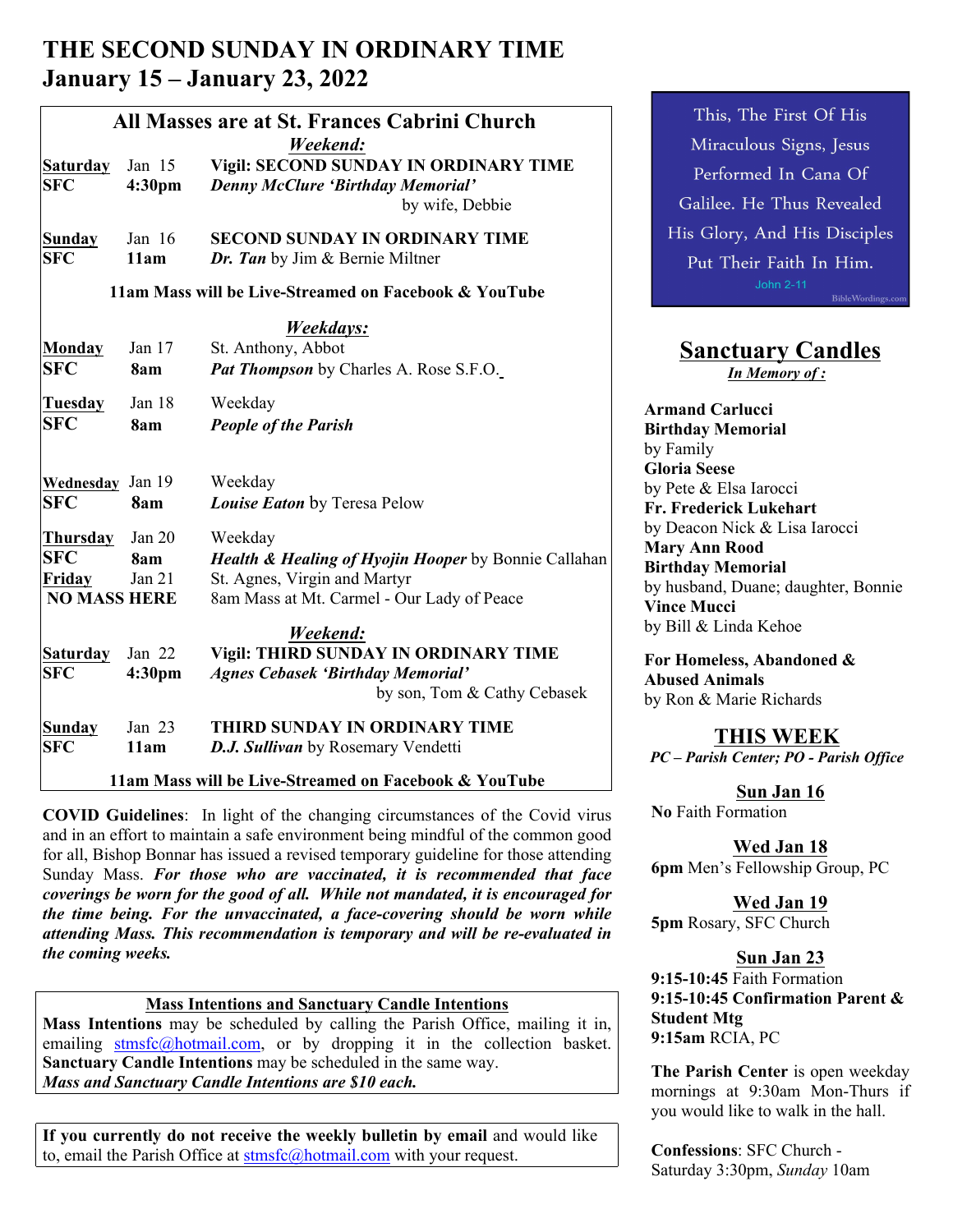# **Time, Talent & Treasure** *Faithful Stewards: Supporting our Parish Mission*

Stewardship: St. Paul tells us that God has blessed each of us for a reason. How has God blessed you? Are you using your gifts according to God's plan? How are you helping to build God's kingdom here on earth? Remember that if you don't do the work God planned for you, no one else can do it. Live the life God has intended for you. Take time to discern your charisms (gifts from the Holy Spirit). Experience the supernatural Peace and Joy God desires for each of us.

# **Parish Sacrificial Giving**

*Sunday* \$6,324 122 Envelopes 9 On-Line

# *Thank you for your continued generosity!*

Through the Sacrament of Baptism we welcome to the Christian community *Raegan Shea Moore* infant daughter of *Benjamin and Helene*.

**Thank you to those parishioners** who have taken the time to respond to our *Stewardship Campaign: Faithful Stewards….Supporting Our Parish Mission.* We've had just over 10% participation so far.

If you have not had the chance to respond yet, you are invited now to prayerfully consider how you may share your *Time, Talent and Treasure* with the Parish. There are Stewardship Tri-folds in the pews if you do not have the one mailed to you. *We'll continue accepting responses through the end of January.* 

**For a Year-End Statement of your 2021 Contributions**  to the Parish, please call or email the Parish Office. Statements are not automatically sent. **Knights of Columbus Third Annual March for Life**, is

Sat, Jan 22 in Geneva from noon to 2pm - see info on bulletin boards. The **March** will begin at Assumption The **March** will begin at Assumption Church in Geneva. Marchers will assemble in the rear parking lot and proceed 1/2 mile to the Rotary Pavilion next to the Community Center on Rt. 20. For those unable to march there is public parking behind the pavilion. We will stand on Rt. 20 for a period of time, weather depending, then march back to the church to hear a speaker and enjoy coffee and hot chocolate. Social distancing protocols will be maintained at all times. FMI call David Zundel at 440/417- 5200 or email:  $vgultiply@windstream.net$ 

**Masses for Life** will be celebrated by the Most Rev. David J. Bonnar, Bishop of Youngstown as follows:

**Tue, Jan 18 at 4pm** at Walsh University in N. Canton. Our Lady of Perpetual Help Chapel, 2020 E. Maple St. **Sun, Jan 23 at 4pm** St. Columba Cathedral, Youngstown, 154 W. Wood St. Each **Mass for Life** will be followed by a Reception including an "Expo" of Respect Life Information. Donations accepted.

*Our Featured Advertiser this week is:*

# **MARCY FUNERAL HOME**

*Thank you for your support of our weekly bulletin!*

**Church Overseas Combined Collection** Catholics around the country have always responded to the needs of people everywhere. Next weekend, our Diocese will hold the Church Overseas Combined Collection in order to assist the Church in its ministries throughout the world. This combined collection supports: *Catholic Relief Services (CRS), Holy Father/Peter's Pence, the Church in Central and Eastern Europe and the Church in Latin America.* Please remember, as we move toward the season of Lent, to support these important programs of charity in the Church.

**Vocations** "There are different forms of service but the same Lord;" is your form of service to become a priest, deacon or consecrated religious? Call Father Scott Kopp at 330-744-8451 or email:  $skopp@youngstowndiocese.org$ 

#### *NEWS FROM FAITH FORMATION*

### **Faith Formation, Family Days and Sacramental Meetings**

*We hope that everyone enjoyed a safe and wonderful holiday break.* Faith Formation classes resume on January 23 at 9:15am. There is also a Confirmation Parent and Student meeting planned for this day at 9:30am. We look forward to seeing everyone for the start of the second half of the Faith Formation year.

 Please note that if we need to cancel classes or meetings for any reason, a message will be sent through the REMIND App.

To sign up all you have to do is text this message: @mrnperk to this number:81010

January  $23 \sim$  Faith Formation classes resume **Confirmation Parent and Student Meeting** January  $30 \sim$  Faith Formation classes

**February 5 ~ First Reconciliation for the second grade students - 10am in the church** February  $6 \sim$  Faith Formation classes February  $13 \sim$  Faith Formation classes February  $20 \sim$  Faith Formation classes **February 27 ~ Family Day Breakfast**

### **News from St. John:**

**Progressive Raffle** - Saint John School is holding a yearlong progressive raffle to benefit Athletics. A winning number will be drawn the first Tuesday of every month through May. The winnings begin at \$100 and